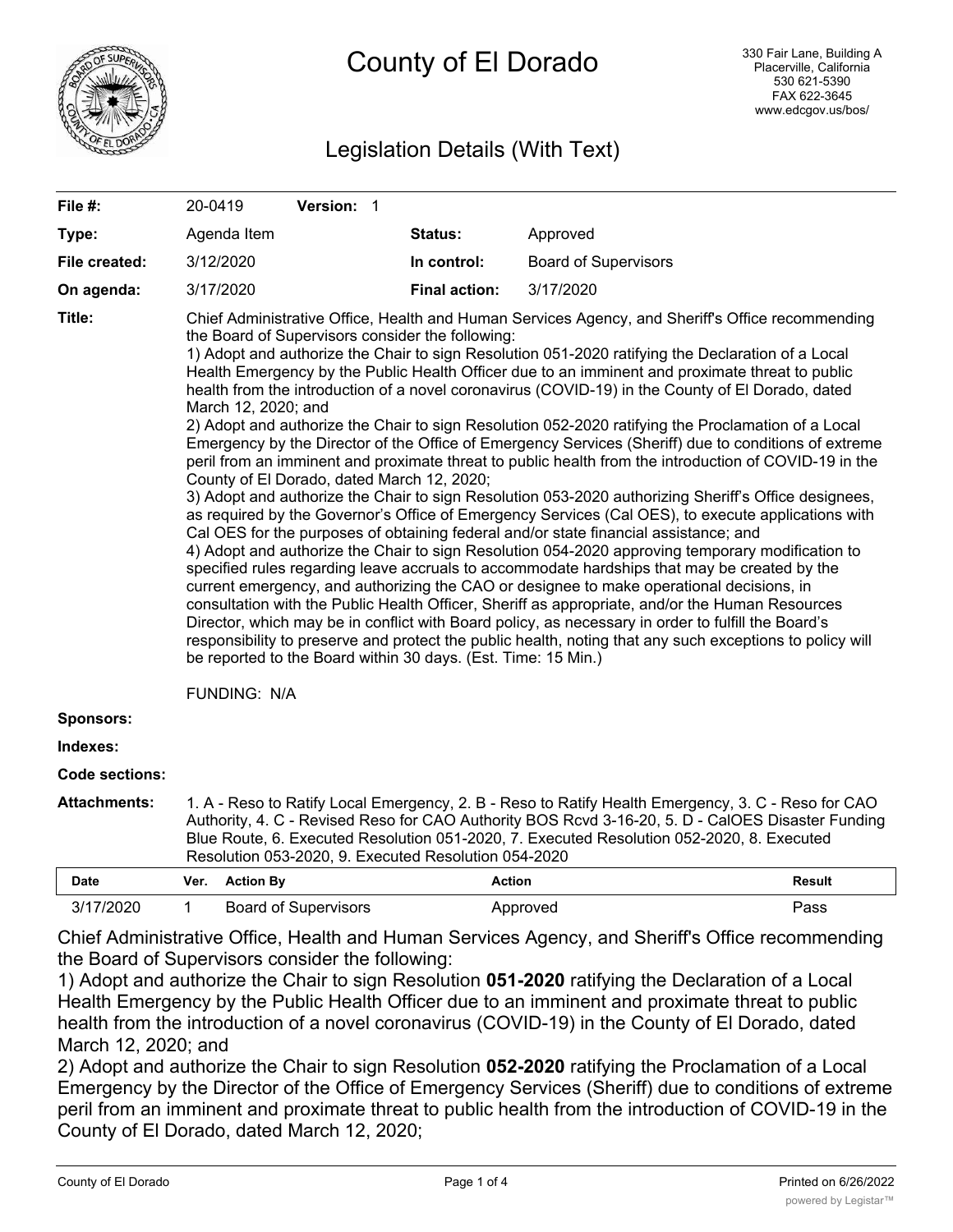3) Adopt and authorize the Chair to sign Resolution **053-2020** authorizing Sheriff's Office designees, as required by the Governor's Office of Emergency Services (Cal OES), to execute applications with Cal OES for the purposes of obtaining federal and/or state financial assistance; and 4) Adopt and authorize the Chair to sign Resolution **054-2020** approving temporary modification to specified rules regarding leave accruals to accommodate hardships that may be created by the current emergency, and authorizing the CAO or designee to make operational decisions, in consultation with the Public Health Officer, Sheriff as appropriate, and/or the Human Resources Director, which may be in conflict with Board policy, as necessary in order to fulfill the Board's responsibility to preserve and protect the public health, noting that any such exceptions to policy will be reported to the Board within 30 days. (Est. Time: 15 Min.)

## **FUNDING:** N/A **DISCUSSION / BACKGROUND**

In December of 2019, an outbreak of respiratory illness due to a novel coronavirus (a disease now known as COVID-19) was first identified in Wuhan City, Hubei Province, China. COVID-19 has spread outside of China, impacting more than 75 countries, including the United States and residents within the Sacramento and Sierra Nevada foothill regions. On March 11, 2020, the World Health Organization declared COVID-19 a pandemic.

Close collaboration has taken place with the Centers for Disease Control and Prevention (CDC), California Department of Public Health (CDPH), the Governor's Office of Emergency Services (Cal OES), other local health departments and emergency services agencies, the County Office of Education, and fire agencies. Recent events have increased the need for staff support, resource procurement, and evaluation of community health needs.

In light of the continued threat of COVID-19 and the Governor's Executive Order N-25-20, the Public Health Officer declared a Local Health Emergency pursuant to California Health & Safety Code 101080 on March 12, 2020. Also in response to the COVID-19 threat, the Sheriff proclaimed a Local Emergency pursuant to Government Code Section 8630 on March 12, 2020. These actions enable the County to more effectively respond to COVID-19, to seek and utilize mutual aid, to obtain state and federal funds (if available), and to ensure that the County's resources and public health professionals, as well as the community at large, have all the necessary tools at their disposal to keep the community safe.

## Ratification of Declaration of Local Health Emergency

Health and Safety Code section 101080 allows a local health officer to declare a local health emergency in the health officer's jurisdiction, or any part thereof, whenever the health officer reasonably determines there is an imminent and proximate threat of the introduction of any contagious, infectious or communicable disease. This action must be reviewed and ratified by the Board of Supervisors within 7 days.

## Ratification of Proclamation of Local Emergency

Pursuant to Government Code Section 8630, the Board of Supervisors, or an official designated by the Board by ordinance may declare a Local Emergency. Government Code 8558 defines a Local Emergency as "the proclaimed existence of conditions of disaster or of extreme peril to the safety of persons and property within the territorial limits of a county, city and county, or city, caused by conditions such as air pollution, fire, flood, storm, epidemic, riot, drought, cyberterrorism, sudden and severe energy shortage, plant or animal infestation or disease, the Governor's warning of an earthquake or volcanic prediction, or an earthquake, or other conditions, other than conditions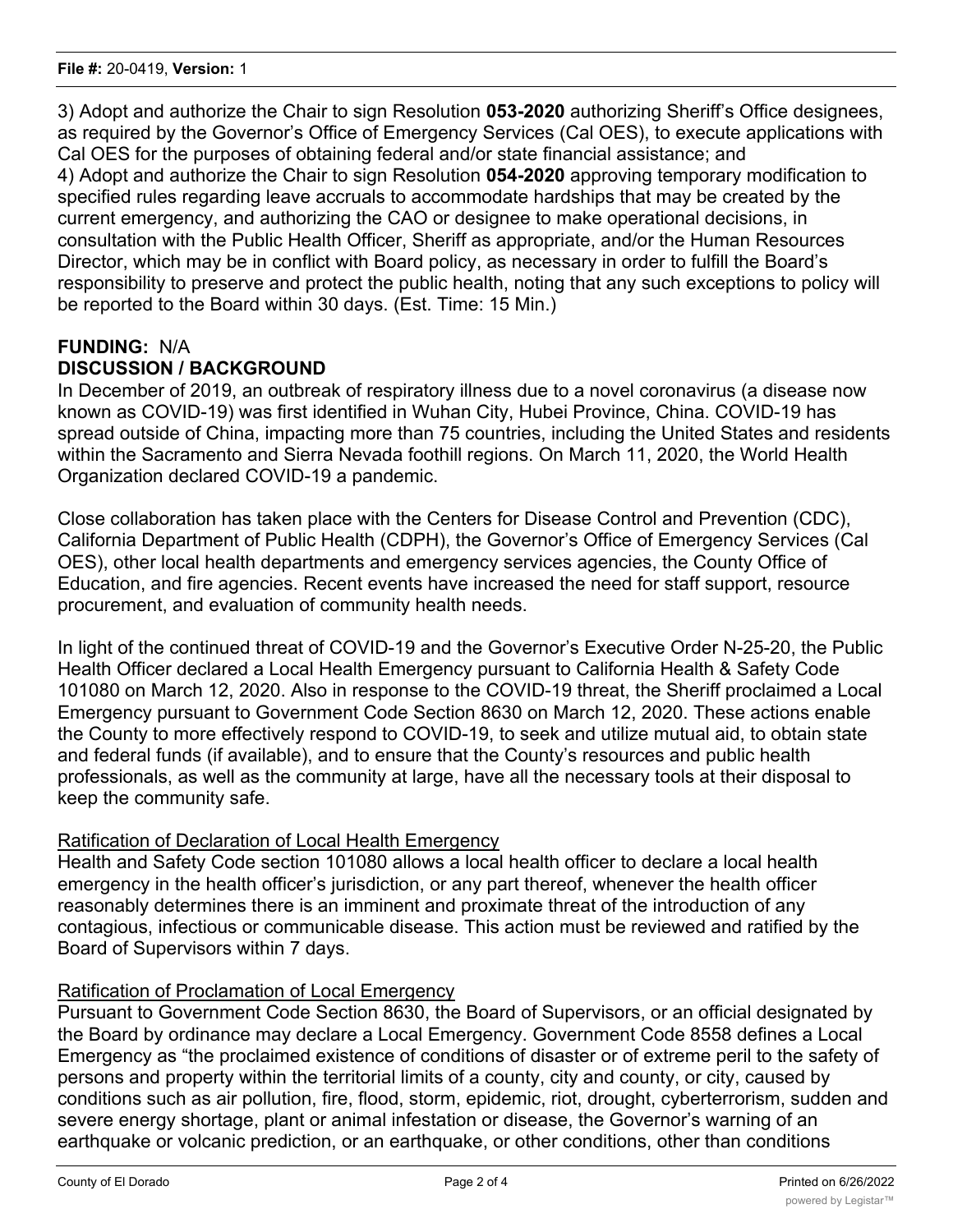#### **File #:** 20-0419, **Version:** 1

resulting from a labor controversy, which are or are likely to be beyond the control of the services, personnel, equipment, and facilities of that political subdivision and require the combined forces of other political subdivisions to combat." Chapter 2.21 of the County Ordinance Code designates the Sheriff as the Director of the Office of Emergency Services and delegates to the Director the authority to declare a Local Emergency when the Board is not in session. This action must be reviewed and ratified by the Board within 7 days.

### Authorized Agent Resolution

As required by Cal OES, every three (3) years authorized agents must be designated by the Board through a Designation of Applicant's Agent Resolution for Non-State Agencies in order to apply and/or receive funding. These designees are able to apply for federal financial assistance under Public Law 93-288 as amended by the Robert T. Stafford Disaster Relief and Emergency Assistance Act of 1988, and/or state financial assistance under the California Disaster Assistance Act.

This funding is used to reimburse costs incurred by the County for staff time, goods, services, and contracts as needed to remedy any issues that arise as a result of a declared disaster. This authorization must be executed and filed with Cal OES at the onset of a declaration.

### Policy Exceptions

The COVID-19 situation changes hourly, as new information and direction is received. In order to protect public health and safety, including the health and safety of County employees, and to ensure the continuity of governmental operations, the Chief Administrative Officer must be able to make County operational decisions that may conflict with Board of Supervisors policy. The attached resolution authorizes the CAO to make exceptions to County policy in accordance with the following:

- 1. Such exceptions shall only be made as necessary to support the County's mitigation of, and response to the local emergency and local health emergency or to provide for the continued operation of the County government;
- 2. Such exceptions shall be made in consultation with the County Health Officer, Sheriff, and/or Human Resources Director;
- 3. All exceptions shall be reported to the Board of Supervisors within 30 days;
- 4. This authority shall continue in effect until terminated by the Board of Supervisors.

### **ALTERNATIVES**

If the Board chooses not to ratify the local and public health emergencies, they will end on March 18, 2020.

### **PRIOR BOARD ACTION**

N/A

## **OTHER DEPARTMENT / AGENCY INVOLVEMENT**

Sheriff, Health and Human Services Agency, Human Resources

### **CAO RECOMMENDATION / COMMENTS**

Approve as recommended.

#### **FINANCIAL IMPACT**

There is no immediate or direct financial impact related to the adoption of these resolutions.